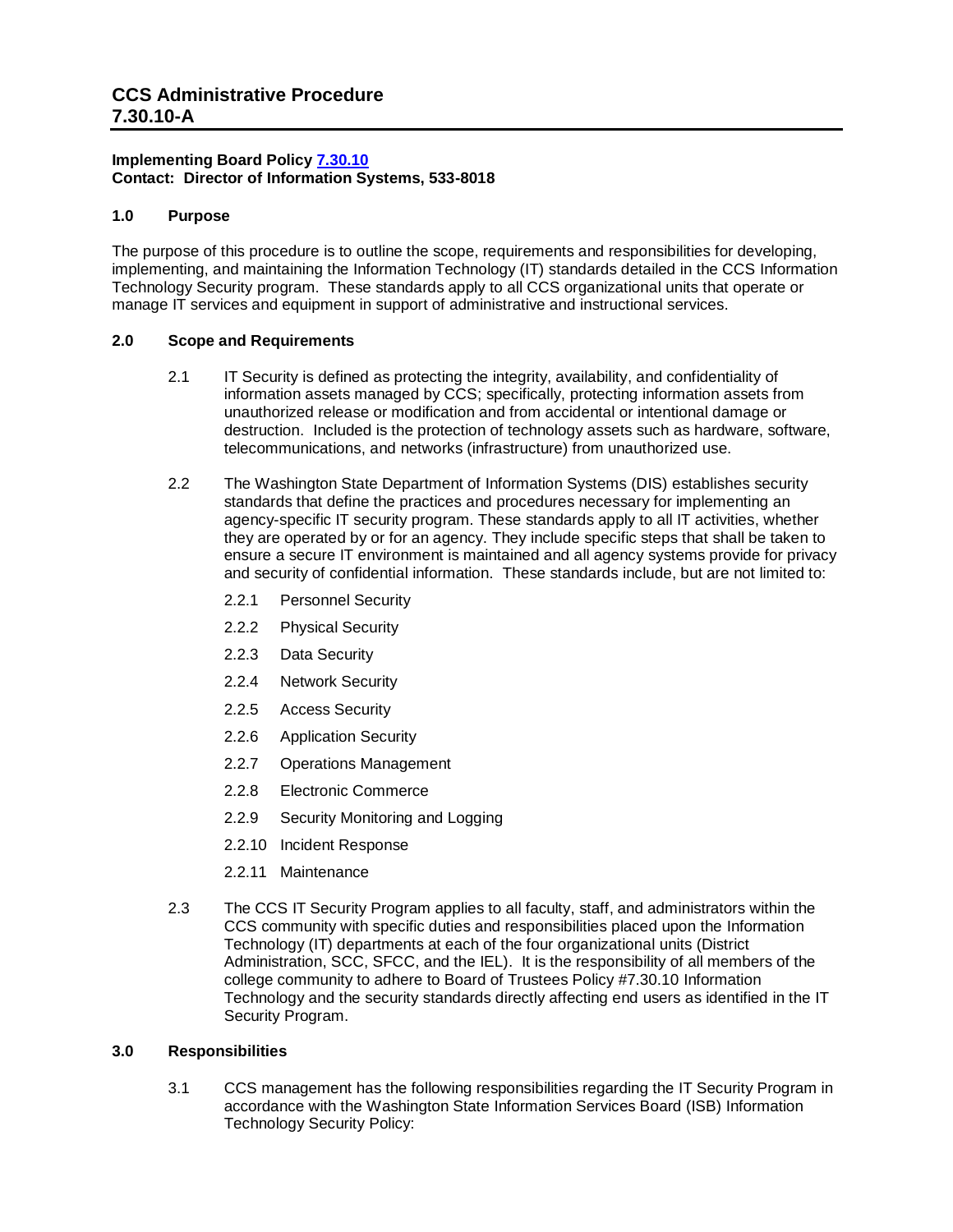- 3.1.1 Pursuant to RCW 43.105.017(3), agency heads are responsible for the oversight of their respective agency's IT security and shall confirm in writing that the agency is in compliance with these standards. The annual security verification letter shall be included in the agency IT portfolio and submitted to the ISB. The verification indicates review and acceptance of agency security processes, procedures, and practices as well as updates to them since the last approval. The head of each agency shall provide annual certification to the ISB by December 31 of each year that an IT Security Program has been developed and implemented. CCS submits one letter of compliance, signed by the chancellor, on behalf of all organizational units.
- 3.1.2 CCS shall have an audit performed once every three years for compliance with IT Security Policy and Standards. This audit shall be performed by parties independent of the agency's IT organization. CCS is required to maintain documentation showing the results of the audit and corrective action plans for any material deficiencies identified by the audit.
- 3.1.3 All IT security program documentation shall be written in a clear, compelling, non-technical manner. Some IT security program documentation may contain sensitive information about the agency's business, communications, and computing operations or employees. Such information is to be shared only with personnel who need it to perform their official duties. Security program documentation, as prescribed in RCW 42.17.310(1)(ww) and (ddd), should be clearly labeled as "Computer Security Information."
- 3.2 Compliance with DIS Security Policies: CCS shall operate in a manner consistent with the goals of the DIS IT Security Policies and Standards to maintain a shared, trusted environment within the Washington Community and Technical College (WCTC) system for the protection of sensitive data and business transactions. CCS shall provide secure business applications, infrastructures, and procedures for addressing the business needs of its four operating units.
- 3.3 Principles of Shared Security: CCS subscribes to the following principles of shared security:
	- 3.3.1 CCS shall assure that appropriate security standards are considered and met when developing or purchasing application systems or data access tools;
	- 3.3.2 CCS shall recognize and support the necessity of authenticating external parties needing access to sensitive information and applications;
	- 3.3.3 CCS shall develop and follow security standards for securing workstations, servers, telecommunications, and data access within its network; and
	- 3.3.4 CCS shall follow security standards established for creating secure sessions for application access.
- 3.4 Secure Internet Applications: CCS ensures that all Internet-based applications that conduct transactions for state business, with other public entities, citizens and business adhere to the DIS standards for developing and documenting secure Internet applications.
- 3.5 Employee Training: CCS ensures staff is trained in IT security awareness, and that technical staff receive the appropriate training commensurate with their job responsibilities.
- 3.6 Annual Review: CCS reviews its IT security processes, procedures, and practices annually and makes appropriate updates after any significant change to its business, computing, or telecommunications environment.